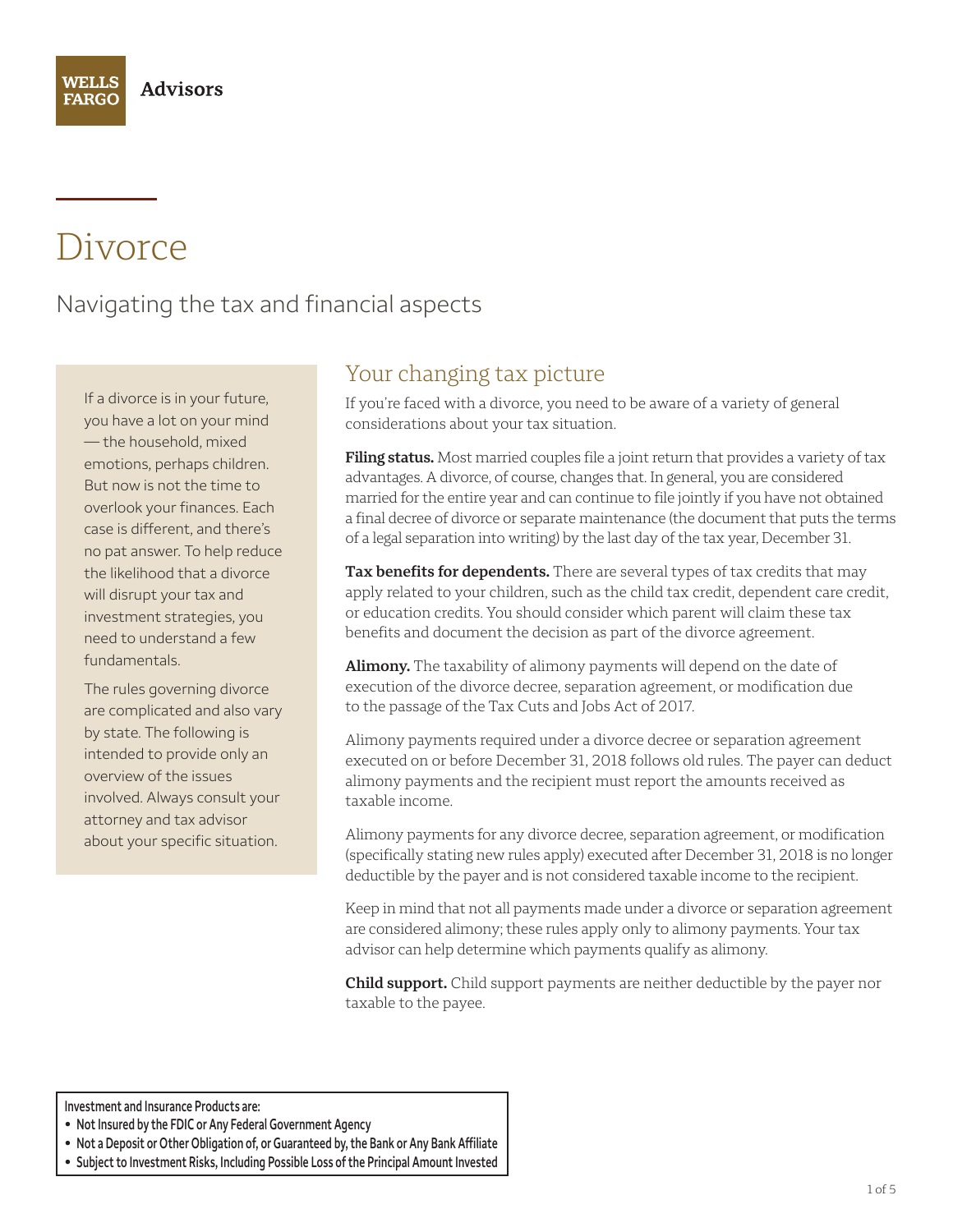**Pre- or post-nuptial agreements.** A pre-nuptial or post-nuptial agreement can change how certain assets and/or income will be handled in a divorce. Before signing any agreement, be sure to discuss the implications with legal and tax advisors who are knowledgeable in divorce and taxes. This step is essential to providing an equitable settlement.

### Managing retirement accounts

If you contribute to a retirement plan, such as a 401(k) or an IRA, you're probably planning to use those funds to finance a significant portion of the expenses you'll incur in retirement. In a divorce, you need to take measures to help protect these assets.

If you or your spouse have funds in an employer-sponsored retirement plan, it's usually vital to obtain a qualified domestic relations order (QDRO, pronounced "quad row"). This is a court order, judgment, or decree related to child support, alimony, or property rights instructing a retirement plan administrator on how to pay benefits to an ex-spouse or dependent of the participant.

A QDRO provides protection above and beyond what a divorce decree offers. Don't assume you're protected just because your divorce decree indicates you have a right to your ex-spouse's pension funds. To help ensure your rights are protected, consult with your attorney about obtaining a QDRO.

A QDRO establishes a spouse's right to receive a designated portion of an ex-spouse's retirement plan account balance or benefit payments. The spouse receiving the money accepts responsibility for paying the taxes. Any money going from your pension plan to a non-spouse dependent is considered a distribution to you — which means you would be responsible for paying the taxes.

If you plan to use a QDRO to roll over funds from an ex-spouse's retirement plan into your IRA, keep in mind that an immediate distribution may not be possible. When you receive the money depends on the employer's plan document. If an immediate distribution is possible, take care regarding how the rollover is handled. The most efficient method is to have the money go directly from the retirement plan into your IRA.

On the other hand, if you have a check written to you, the plan will be required to withhold 20% for the IRS. So instead of receiving \$100,000, for example, you'll get a check for only \$80,000. You'll then have 60 days to deposit the check into your IRA to avoid incurring a taxable distribution. If you replace the amount withheld (\$20,000 in our example) with other funds when you make your IRA deposit, you may get a refund from the IRS for that amount when you file your tax return. If you do not replace the withheld amount, it will be considered a taxable distribution to you. Distributions made from an employer retirement plan due to a QDRO would avoid the 10% IRS penalty if you are under the age of 59½. Unfortunately, if you wait until after the assets are rolled to an IRA and then take an early withdrawal (pre 59½), the 10% penalty will apply unless you are eligible for a penalty exception for IRAs.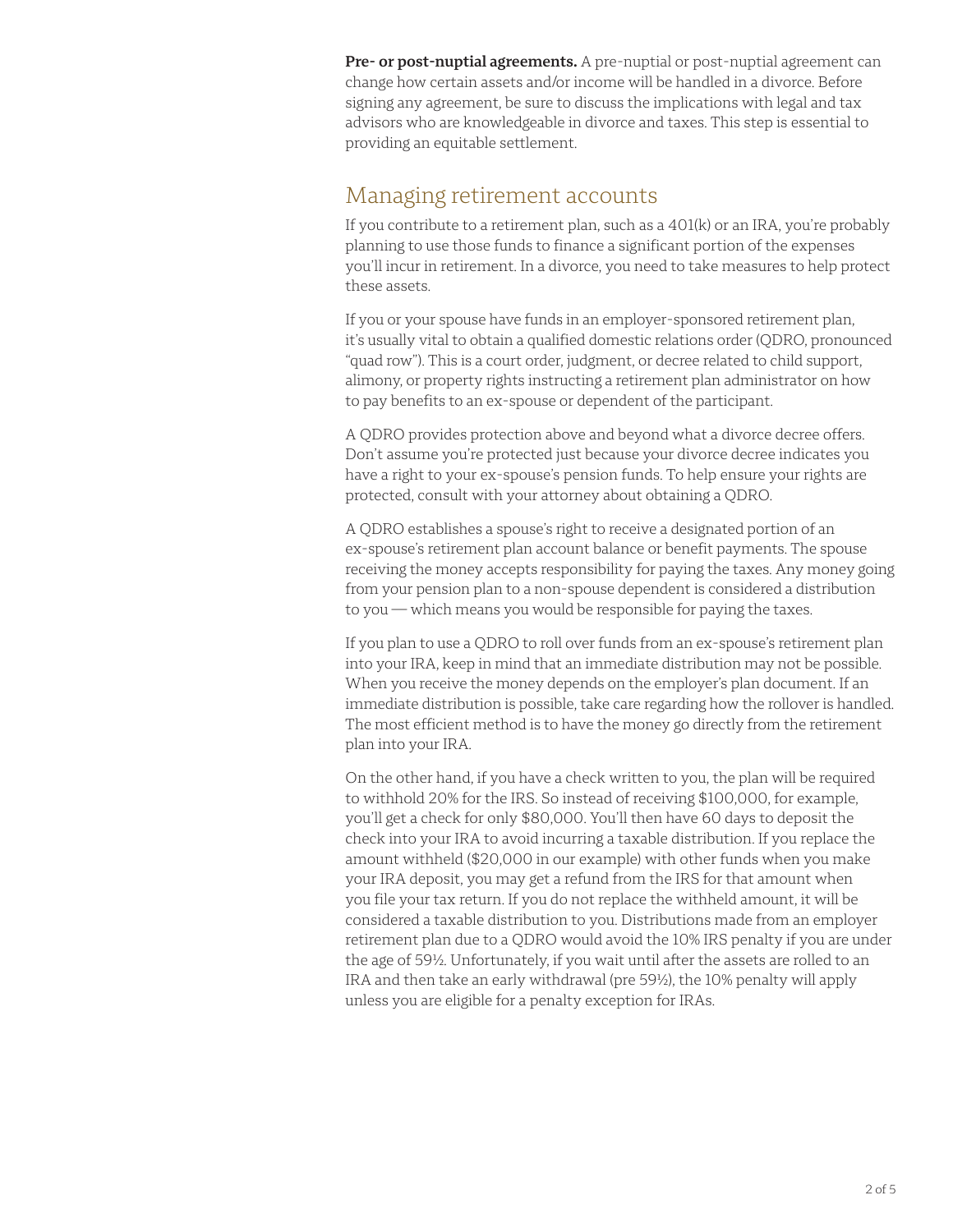**Take care when dealing with IRA transfers.** If your divorce decree calls for you to transfer funds from your IRA to your ex-spouse's IRA, you can do so without incurring taxes if your divorce decree includes appropriate language addressing the transfer, known as Transfers Incident to Divorce (TID). After the transfer, your ex-spouse will owe taxes when taking withdrawals and may be subject to the 10% early withdrawal penalty if under age 59½. (Qualified withdrawals from a Roth IRA are tax-free.)

If your divorce decree does not include the appropriate language and you withdraw money from your IRA to pay your ex-spouse, you would owe taxes and potentially a 10% IRS penalty if you're younger than 59½. Consult your attorney to make certain you are protected.

# Stock options and restricted stock create complications

Stock options and restricted stock have become increasingly popular elements in many employees' compensation packages. Although these can be valuable benefits, they can add complexity to divorce proceedings.

#### **Dealing with stock options is complicated by a variety of factors, including whether:**

- The options are vested or unvested
- You live in a community-property state
- You hold incentive stock options (ISOs) or nonqualified stock options (NSOs)

**Vested vs. unvested options.** If you hold unvested stock options, you can claim they're worthless (because they cannot be exercised) and therefore should not be considered property acquired during the marriage. However, the court may rule your stock option became marital property on the grant date (when they were issued) rather than when they become vested.

If your unvested options are deemed marital property, your divorce decree must include language stipulating what will happen when the options become exercisable. For example, the court may rule you hold the unvested options for the benefit of your spouse. When the options become vested, your ex-spouse would then have the right to exercise the options through you and receive their share of the proceeds. Some companies allow unvested nonqualified options to be transferred to the nonemployee spouse and the recipient spouse would be responsible for taking steps to exercise the options.

If you hold vested options, the court could rule in a number of ways, for example:

- If your option program permits transfers, you could be required to transfer a portion of your options to your ex-spouse.
- If your program does not permit transfers, the court may:
	- Require you to exercise the options and deliver the proceeds to your ex-spouse (in accordance with decree or agreement)
	- Let you maintain ownership of the options after the divorce and exercise them at a time agreeable to you and your ex-spouse and divide the proceeds
	- Give your ex-spouse other assets of comparable value to the options in exchange for relinquishing any claim to the stock options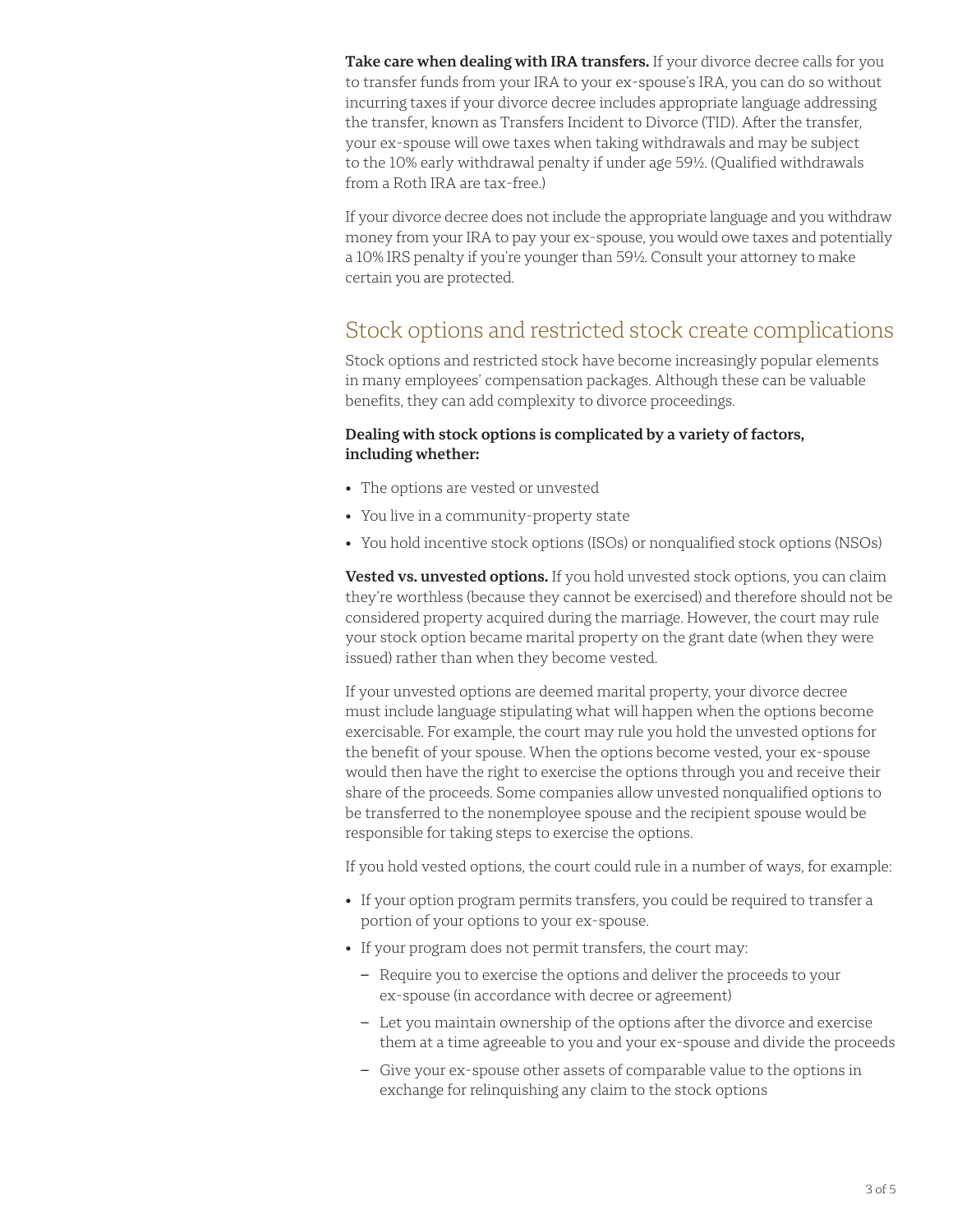**Community-property states vs. other states.** If you live in a communityproperty state, you and your spouse are each entitled to 50% of the stock options acquired during your marriage. In virtually all other states, stock options are treated like the rest of your property and are subject to equitable division by the divorce court.

**ISOs vs. NSOs.** ISOs provide tax advantages NSOs lack. However, if you transfer ISOs to your spouse, the options will become disqualified — in other words, they lose the tax advantages — which won't help either party. As a result, if you hold ISOs, it may be to your benefit to negotiate an agreement that will let you hold on to these options and, perhaps, provide your ex-spouse with other property of comparable value.

The IRS will let you keep the ISOs in your name while the legal and beneficial ownership goes to your ex-spouse, if subject to the divorce decree. You would then exercise them according to his or her direction and transfer the purchased shares to him or her. It would then be your ex-spouse's responsibility to pay the exercise costs and taxes, including the alternative minimum tax (AMT), if applicable.

**Restricted stock.** A restricted stock award subject to a vesting schedule presents many of the same challenges as stock options. If the plan allows, unvested restricted stock awards can be transferred to your ex-spouse without incurring taxes. At vesting, your ex-spouse can sell the stock, and he or she would be responsible for paying any income taxes. If the plan does not permit transfers, your divorce decree can stipulate you give your ex-spouse other property of comparable value to the restricted stock, or you could agree to transfer the shares when they become vested.

# Other financial considerations

Identify and form your own professional team. Whether you are continuing to work with your current team of tax, legal, and financial advisors or electing to work with new professionals, be sure you apprise your team of your current situation and involve them appropriately.

**Gather key tax, investment, and financial documents.** Be sure you have your own copies and easy access to all important records. Key documents include:

- Tax returns
- Bank and brokerage account statements
- Employer stock benefit plan document/statements
- Pension/retirement account [401(k), etc.] balances/statements
- Loan documents/balances
- Prenuptial agreement
- Social Security statements

**Know all your assets' cost bases.** As you gather your financial information, it will be important to know all your assets' cost bases, as well as fair market value, so you can calculate the assets' after-tax values.

**Check your credit rating.** Request a copy of your credit report, which you can get free of charge at annualcreditreport.com. Review it for accuracy and work to correct any errors.